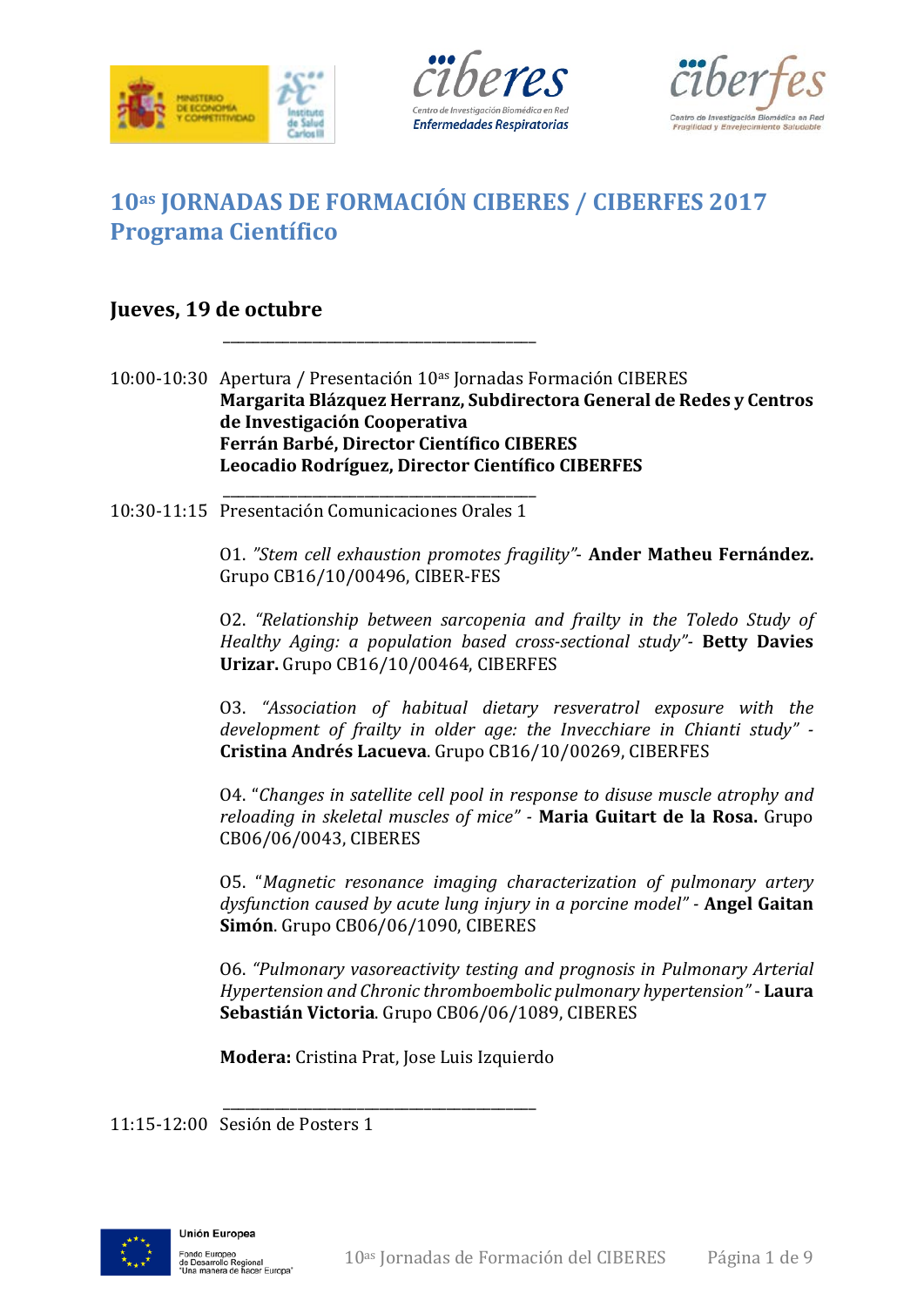





P1. Primary care physicians can comprehensively manage sleep apnea patients. A non inferiority randomized controlled trial. **Ana Bellido Maldonado.** Grupo CB06/06/0029, CIBERES

P2. Diagnostic value of endotracheal aspirates sonication on ventilator-associated pneumonia microbiologic diagnosis. **Ana Motos Galera.** Grupo CB06/06/0028, **CIBERES** 

P3. Intermittent hypoxia and cardiovascular remodeling in a murine model of sleep apnea: Effect of age. **Anabel Lourdes Castro Grattoni.** Grupo CB07/06/2008, CIBERES

P4. Usefulness of a 5-item scale to assess sleep health status: Results of the Catalan Health Survey 2015**. Ana Mas Esteve.** Grupo CB07/06/2008, CIBERES

P5. Frequency and magnitude of intermittent hypoxia modulate endothelial wound healing in a cell culture model of sleep apnea. **Bryan Falcones Olarte.**  Grupo CB06/06/0026, CIBERES

P6. Sex related effects of acute and chronic hypoxia in rat. **Elena Olea Fraile.**  Grupo CB06/06/0050, CIBERES

P7. Therapeutic mechanisms of LGF in COPD treatment studied by differential gene expression profiling. **Elvira Chocano.** Grupo CB06/06/0009, CIBERES

P8. Biomarkers of carcinogenesis and tumor growth in obstructive sleep apnea. **Fernando Santamaría Martos.** Grupo CB07/06/2008, CIBERES

P9. HIV transgene expression induces endothelial dysfunction and Kv7 channel impairment in the pulmonary vasculature. **Gema Mondéjar Parreño.** Grupo CB06/06/1084, CIBERES

P10. *High levels of sclerostin are related to cardiovascular and all-cause mortality.*  **Beatriz García Fontana.** CB16/10/00475 CIBERFES

P11. *Proposal of a mixed protocol in cardiopulmonary exercise testing for elderly people with COPD.* **Carlos Rodriguez López**:. CB16/10/00477 CIBERFES

P12. *Metabolic re-programming and behavioral adaptations by in vivo genetic elimination of mitochondrial ros in astrocytes.* **Carlos Vicente Gutierrez:.**  CB16/10/00282 CIBERFES

P13. *Dietary patterns and frailty: nutrition biomarkers validation for a better understanding of frailty phenotypes.* **Cristina Andrés-Lacueva**:. CB16/10/00269 **CIBERFES** 

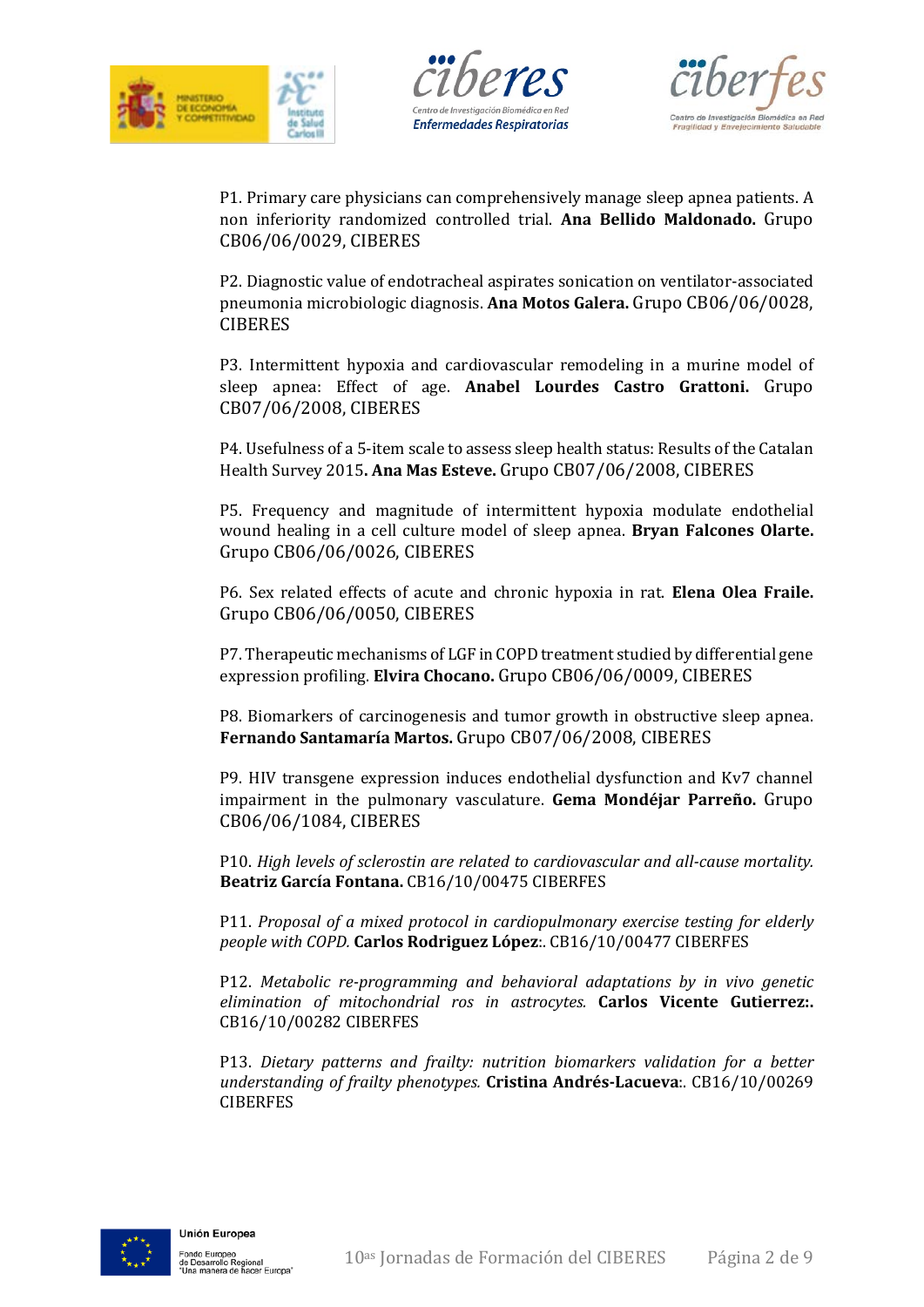





P14. *Metabolic re-programming by in vivo genetic stabilization of PFKFB3 in neurons causes cognitive impairment and motor discoordination*. **Daniel Jimenez Blasco**: CB16/10/00282 CIBERFES

P15. *The association between type 2 diabetes mellitus, hip fracture, and post-hipfracture mortality: a multi-state cohort analysis*. **Daniel Prieto Alhambra**: CB16/10/00270 CIBERFES

P16. *Predictors of excess mortality following a clinical vertebral fracture: a population-based cohort study*. **Daniel Prieto Alhambra**: CB16/10/00270 **CIBERFES** 

P17. *Influence of frailty on causes of readmission after a heart failure hospitalization in the elderly.* **José Antonio Serra Rexach:** CB16/10/00314 CIBERFES

P18. *Circadian impairment of distal skin temperature rhythm in patients with sleep disordered breathing: The effect of CPAP.* **Juan Antonio Madrid Perez:** CB16/10/00239 CIBERFES

P19. *Frailty is associated with lower expression of genes involved in cellular response to stress: Results from the Toledo Study for Healthy Aging.* **Mariam El Assar de la Fuente:** CB16/10/00464 CIBERFES

**Moderadores:** JA Lorente, JL Izquierdo, JA Dominguez, C. Prat, C.Broceño

\_\_\_\_\_\_\_\_\_\_\_\_\_\_\_\_\_\_\_\_\_\_\_\_\_\_\_\_\_\_\_\_\_\_\_\_\_\_\_\_\_\_\_\_\_\_ 12:00-12:30 Pausa Café

#### \_\_\_\_\_\_\_\_\_\_\_\_\_\_\_\_\_\_\_\_\_\_\_\_\_\_\_\_\_\_\_\_\_\_\_\_\_\_\_\_\_\_\_\_\_\_ 12:30-13:15 Presentación Comunicaciones Orales 2

O7. *"Randomized controlled trial of an exercise intervention to improve functional capacity in hospitalized oldest old (AGECAR)"*- **Javier Ortiz Alonso**. Grupo CB16/10/00314 CIBERFES

O8. *"Multicomponent exercise program effects on functional capacity and cognition in frail hospitalized patients"*- **Mikel López Sáez de Asteasu**. Grupo CB16/10/00315 CIBERFES

O9. *"Functional Effects of the p.Asp188Tyr Mutation in the Geranylgeranyl Diphosphate Synthase (GGPS1) Gene Associated with Bisphosphonate-related Atypical"*- **Natalia García Giralt**. Grupo CB16/10/00245 CIBERFES O10. *"Cardiac disorders upon highly pathogenic influenza virus infection" –* **Ana Falcón**. Grupo CB06/06/1091, CIBERES

O11. *"Smoking cells: the response to the tuberculosis persistence?"* - **Pablo Rodríguez Fernández**. Grupo CB06/06/0031, CIBERES

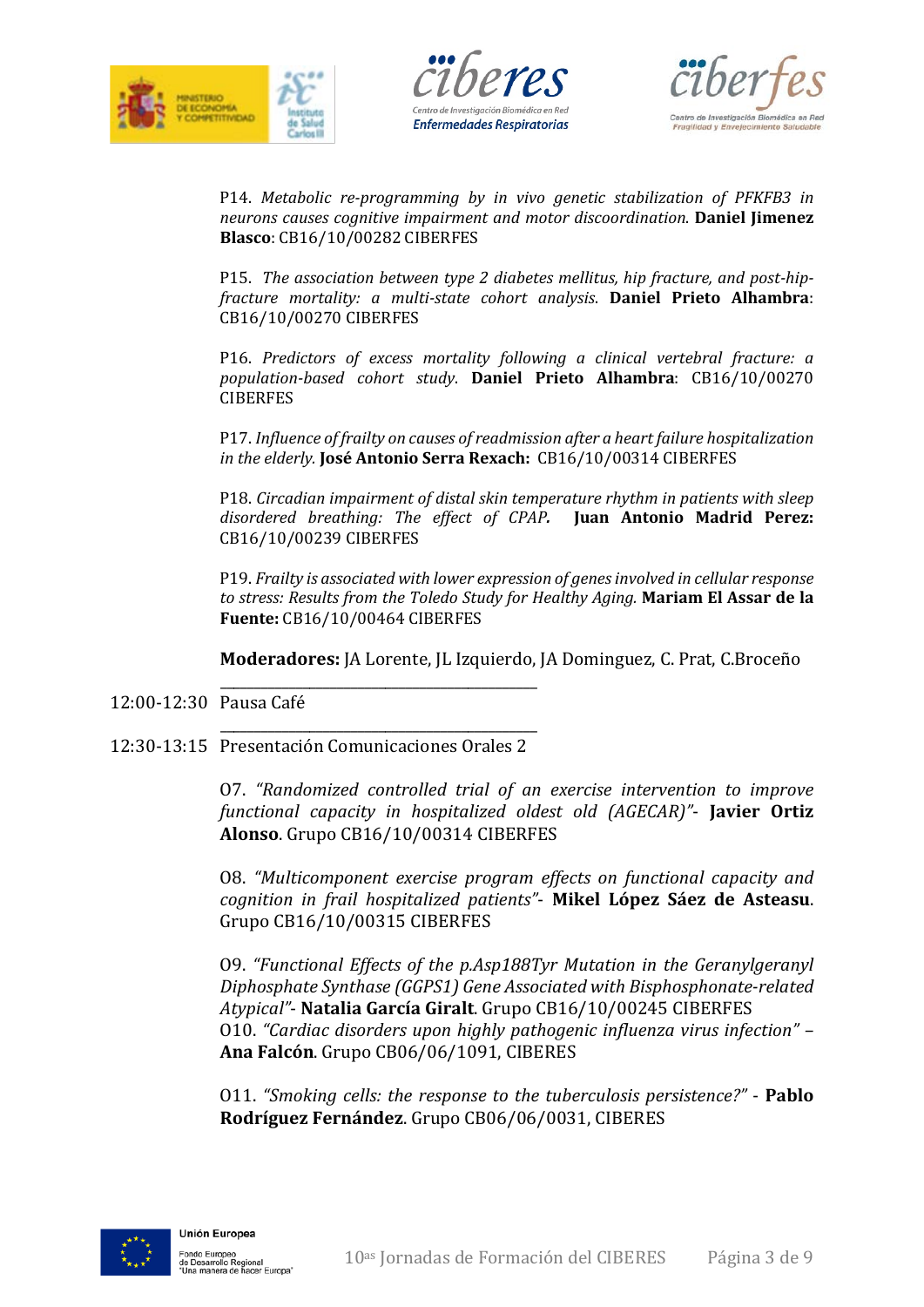





O12. *"Mortality in CPAP-treated patients at the population level: Analysis of all CPAP-treated patients in Catalonia"* - **Sandra Bertran Melines**. Grupo CB07/06/2008, CIBERES

13:15-14:00 Discusión conjunta CIBERES-CIBERFES

**Moderadores**: Leocadio Rodríguez (CIBERFES), Jose Angel Lorente (CIBERES)

- \_\_\_\_\_\_\_\_\_\_\_\_\_\_\_\_\_\_\_\_\_\_\_\_\_\_\_\_\_\_\_\_\_\_\_\_\_\_\_\_\_\_ 14:00-15:00 Pausa-Comida
- \_\_\_\_\_\_\_\_\_\_\_\_\_\_\_\_\_\_\_\_\_\_\_\_\_\_\_\_\_\_\_\_\_\_\_\_\_\_\_\_\_\_ 15:00 -15:30 Charla Innovación *¿Qué es necesario para que se produzcan mejoras biomédicas?* **Cristina Broceño,** Gestora de proyectos de innovación CIBERES
- 15:30-16:00 Charla experiencia innovadora *Necesitamos un cambio:" let's try it!".* **Pere Joan Cardona**, IP Grupo CB06/06/0031, CIBERES Fundador y CEO de Manremyc
- \_\_\_\_\_\_\_\_\_\_\_\_\_\_\_\_\_\_\_\_\_\_\_\_\_\_\_\_\_\_\_\_\_\_\_\_\_\_\_\_\_\_ 16:00-16:30 Pausa-Café
- \_\_\_\_\_\_\_\_\_\_\_\_\_\_\_\_\_\_\_\_\_\_\_\_\_\_\_\_\_\_\_\_\_\_\_\_\_\_\_\_\_\_ 16:30-17:30 Sesión de Posters 2

P20. Bronchiectasis in pacients with primary immunodeficiencies. **Gemma Rocamora.** Grupo CB06/06/1089, CIBERES

P21. MicroRNA 155-3p modulates the FasL-mediated inflammation in human alveolar epithelial cells in vitro. **Gema Sánchez.** Grupo CB06/06/0043, CIBERES

P22. Ceftolozane/tazobactam vs piperacillin/tazobactam in an experimental model of severe pseudomonas aeruginosa pneumonia. **Gianluigi-Francesco Pagliara.** Grupo CB06/06/0028, CIBERES

P23. Low lung function in early adulthood is an heritable marker of premature comorbidity and death. **Guillaume Noell.** Grupo premature comorbidity and death. **Guillaume** CB06/06/0021, CIBERES

P24. Pulmonary hypertension and endothelial function in rats exposed to chronic hypoxia. **Jesús Prieto-Lloret.** Grupo CB06/06/0050, CIBERES

P25. Epigenetic control of influenza virus: role of H3K79 methylation in interferon-induced antiviral response. **Laura Marcos Villar.** Grupo CB06/06/1091, CIBERES

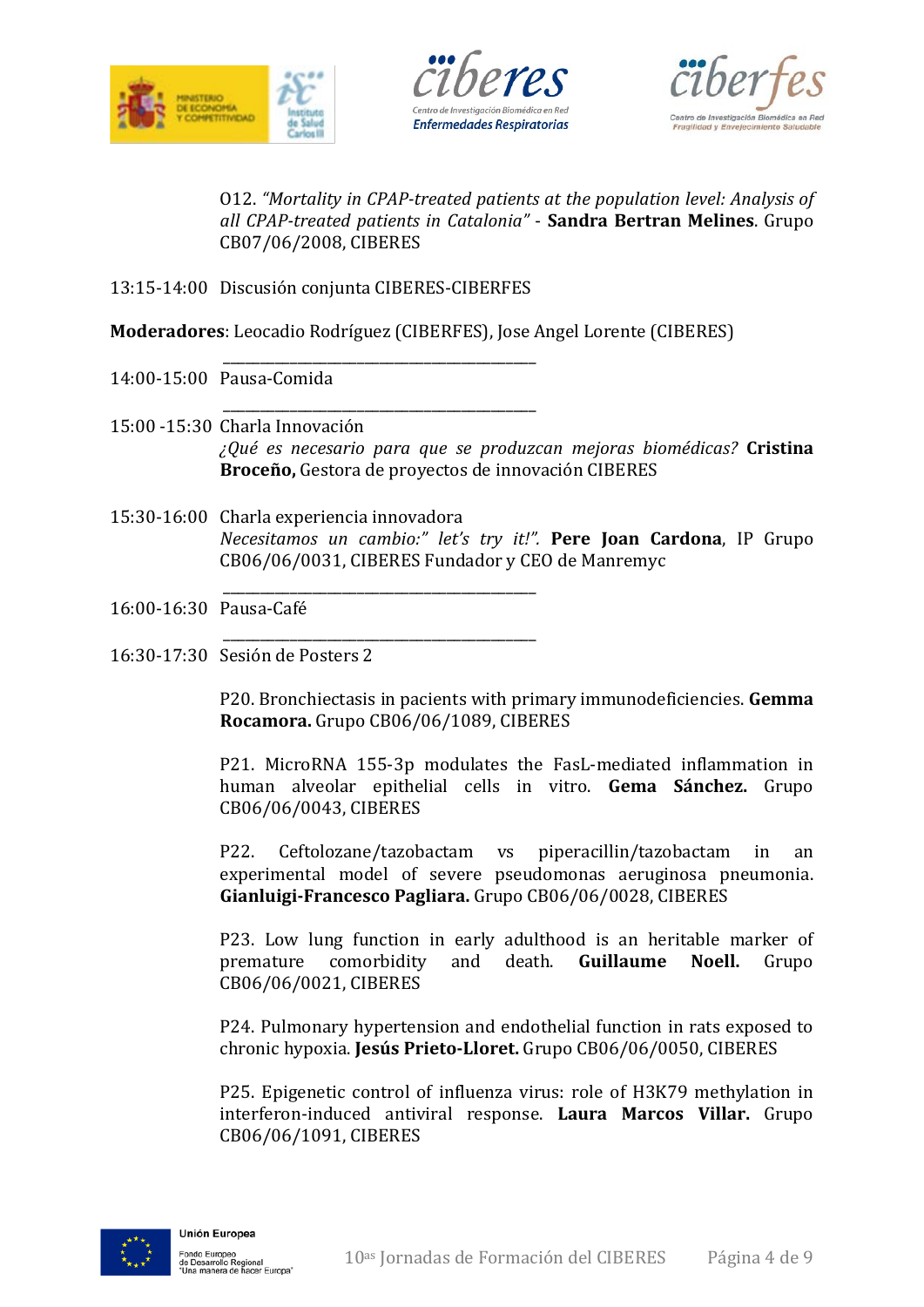





P26. Therapeutic potential of peptides defined from Ole e 1 in olive pollen allergy. **Lucía Cremades Jimeno.** Grupo CB06/06/0013, CIBERES

P27. Vitamin D deficiency in pulmonary arterial hypertension. **María Callejo Arranz.** Grupo CB06/06/1084, CIBERES

P28. *Physiology and metabolic consequences of mtdna variants in animal models.* **Mª Concepción Jiménez Gómez**: CB16/10/00289 CIBERFES

*P29. Efficacy of the Otago Exercise Program (OEP) delivered as group training versus individually tailored training in community-dwelling adults between 65 and 80 years old.* **Mª Teresa Moreno Casbas**: CB16/10/00468 **CIBERFES** 

*P30. Circadian health in patients admitted to intensive care and hospitalization units (CHRONOHOSPI).* **Inés María Comino Sanz:** CB16/10/00468 CIBERFES

*P31. Frailty screening tools: Which tool predicts better disability and mortality after one year of follow-up? FRAILCLINIC Project.* **Marta Checa López.** CB16/10/00464 CIBERFES

*P32. Healthy aging biological mechanisms oriented to the maintenance of functional autonomy and mechanisms leading to frailty and disability.* **Marta Inglés de la Torre:** CB16/10/00435 CIBERFES

*P33. Frailty and healthcare costs.* **Marta Martinez Reig:** CB16/10/00408 **CIBERFES** 

*P34. Frailty, polypharmacy and health outcomes.* **Marta Martinez Reig**: CB16/10/00408 CIBERFES

*P35.* P38MAPK function in the exhaustion of neural stem cell eand cognitive frailty associated to ageing. **Miren Revuelta Aramberri:** CB16/10/00496 **CIBERFES** 

*P36. Should Force-Velocity profile be used in the assessment of muscular function in aged population?* **Roberto Navarro Cruz:** CB16/10/00477 **CIBERFES** 

*P37. Preliminary report of the impact of muscle dysfunction on bone in patients with COPD.* **Xavier Nogues Solan**: CB16/10/00245 CIBERFES

Moderadores: JA Lorente, JA Aínsa, M.Sanchez de la Torre, C.Prat, JL Izquierdo

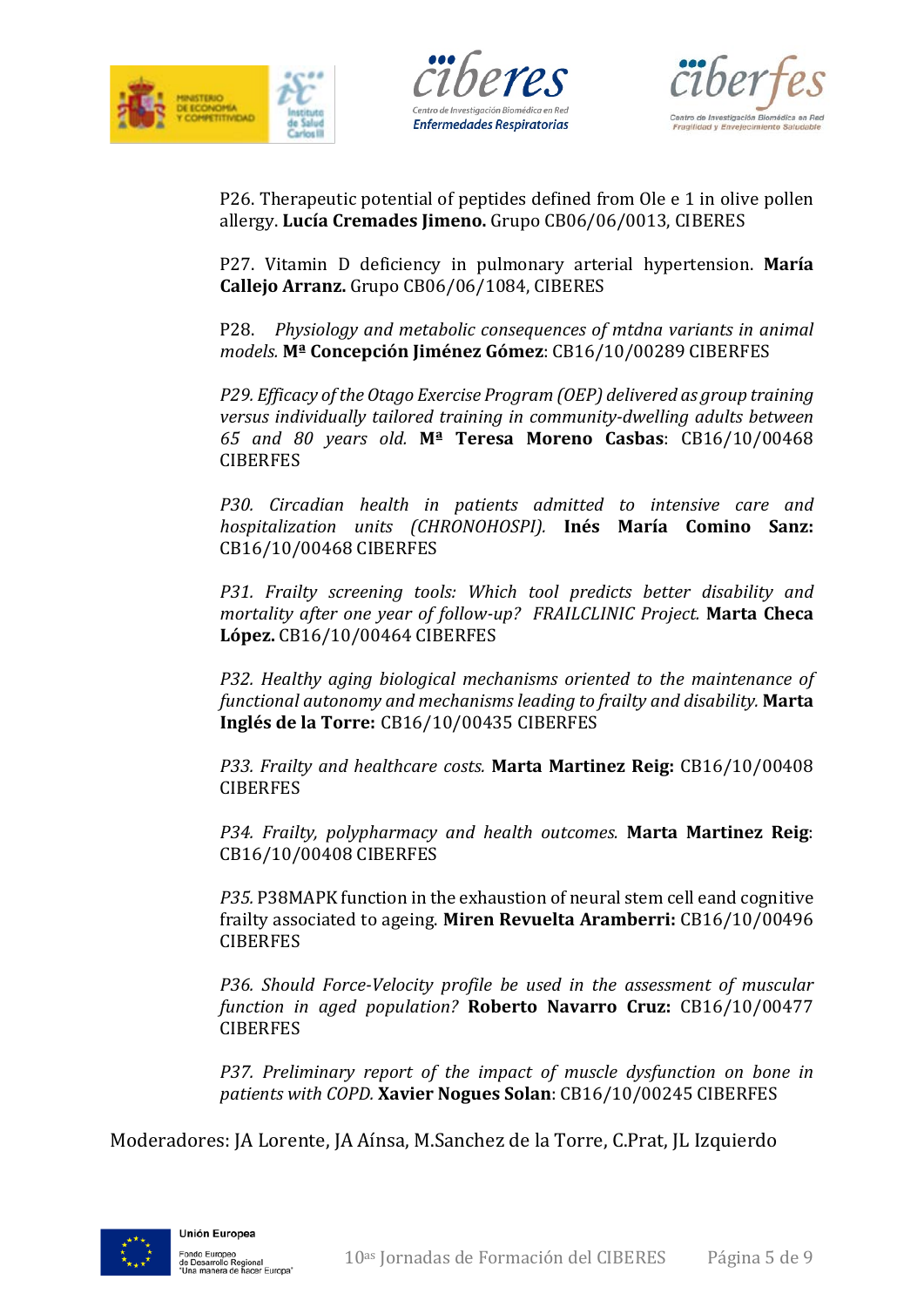





#### \_\_\_\_\_\_\_\_\_\_\_\_\_\_\_\_\_\_\_\_\_\_\_\_\_\_\_\_\_\_\_\_\_\_\_\_\_\_\_\_\_\_ 17:30-18:00 New research challenges: Biological samples of human origin. **Margalida Esteva**. Plataforma Biobanco.

### **Clausura Jornada Conjunta**

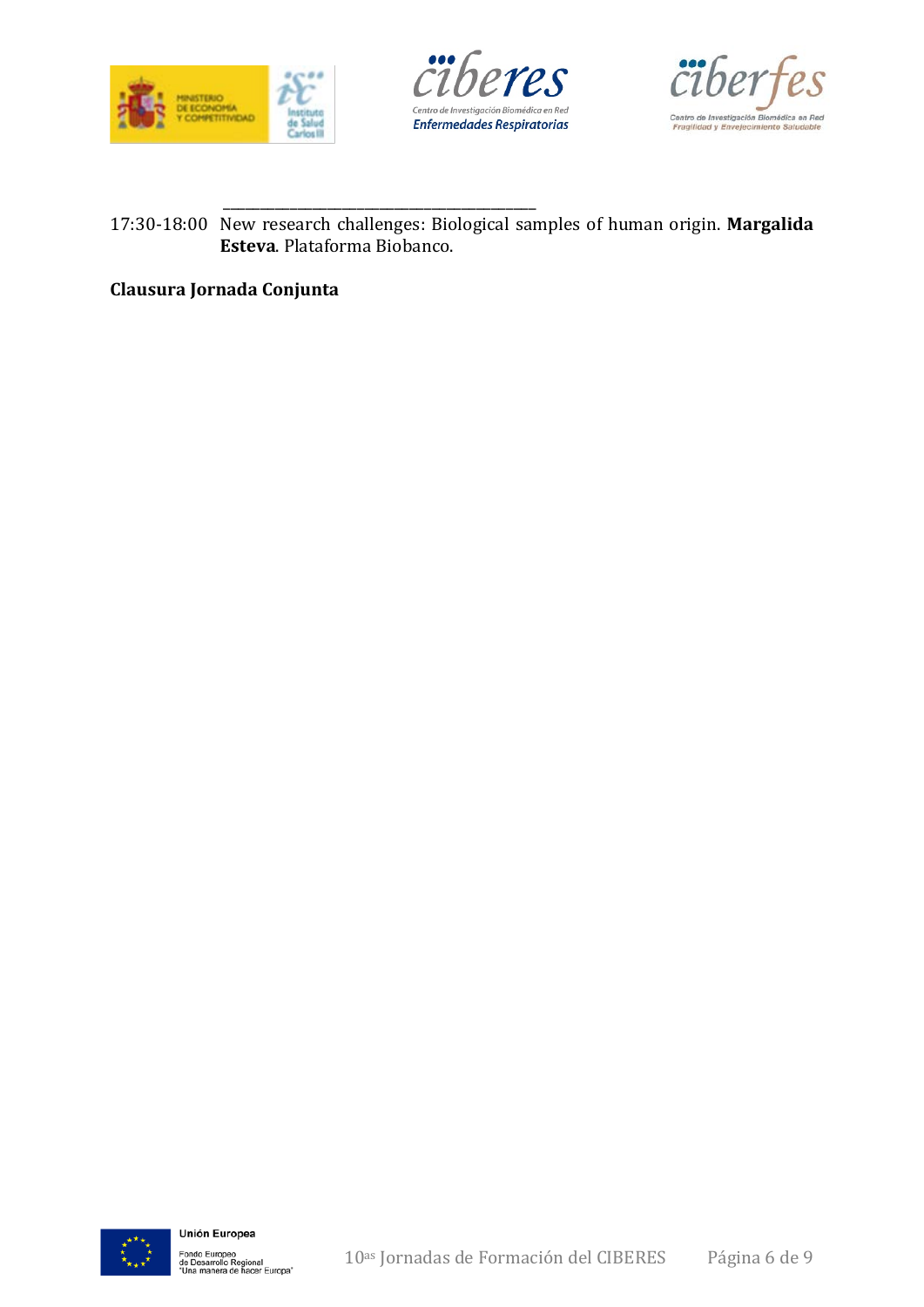





## **Viernes, 20 de octubre**

\_\_\_\_\_\_\_\_\_\_\_\_\_\_\_\_\_\_\_\_\_\_\_\_\_\_\_\_\_\_\_\_\_\_\_\_\_\_\_\_\_\_ 09: 30-10:00 Sesión de Presentaciones Orales 3

> O13. *"Whole genome sequencing analysis of clusters involving immigrants to develop tailored molecular tools to discriminate between recent transmission in the host country and new importations"* - **Estefanía Abascal.** Grupo CB06/06/0058, CIBERES

> O14. "*Resveratrol attenuates muscle mass loss in the mouse gastrocnemius during hindlimb immobilization***"** - **Laura Mañas García.** Grupo CB06/06/0043, CIBERES

> O15. *"Protective role of pulmonary surfactant against non-typable haemophilus influenzae respiratory infection"* – **Zoe Gonzalez Carnicero.**  Grupo CB06/06/0002, CIBERES

> O16. *"Interference of microRNA-27a-5p and microRNA-146a-5p in cultured human alveolar epithelial cells stimulated with IL-1β" -* **Eva López.** Grupo CB06/06/0044, CIBERES

**Moderador:** JL Izquierdo

**\_\_\_\_\_\_\_\_\_\_\_\_\_\_\_\_\_\_\_\_\_\_\_\_\_\_\_\_\_\_\_\_\_\_\_\_\_\_\_\_\_\_\_\_\_\_**

10:00-10:45 Presentaciones ayudas iniciación 1

I1. Whole genome sequencing analysis of adult invasive pneumococcal disease (IPD) caused by serotype 11A. **Aida González Díaz.** Grupo CB06/06/0037, CIBERES

I2. Processing TB granuloma samples for host-expression studies. Experience from the SH-TBL Project. **Albert Despuig Busquet.**  Grupo CB06/06/0031, CIBERES

I3. Long term effectivenes of positive airway pressure for obesity hypoventilation syndrome.. **Ana Nacarino Burgos.** Grupo CB06/06/0029, **CIBERES** 

I4 Relationships between disease stage and bronchial microbiome in COPD. **Cristina Lalmolda Puyol.** Grupo CB06/06/1089, CIBERES

Moderadora: Maria Molina

**\_\_\_\_\_\_\_\_\_\_\_\_\_\_\_\_\_\_\_\_\_\_\_\_\_\_\_\_\_\_\_\_\_\_\_\_\_\_\_\_\_\_\_\_\_\_** 10:45-11:30 Sesión de Pósters 3

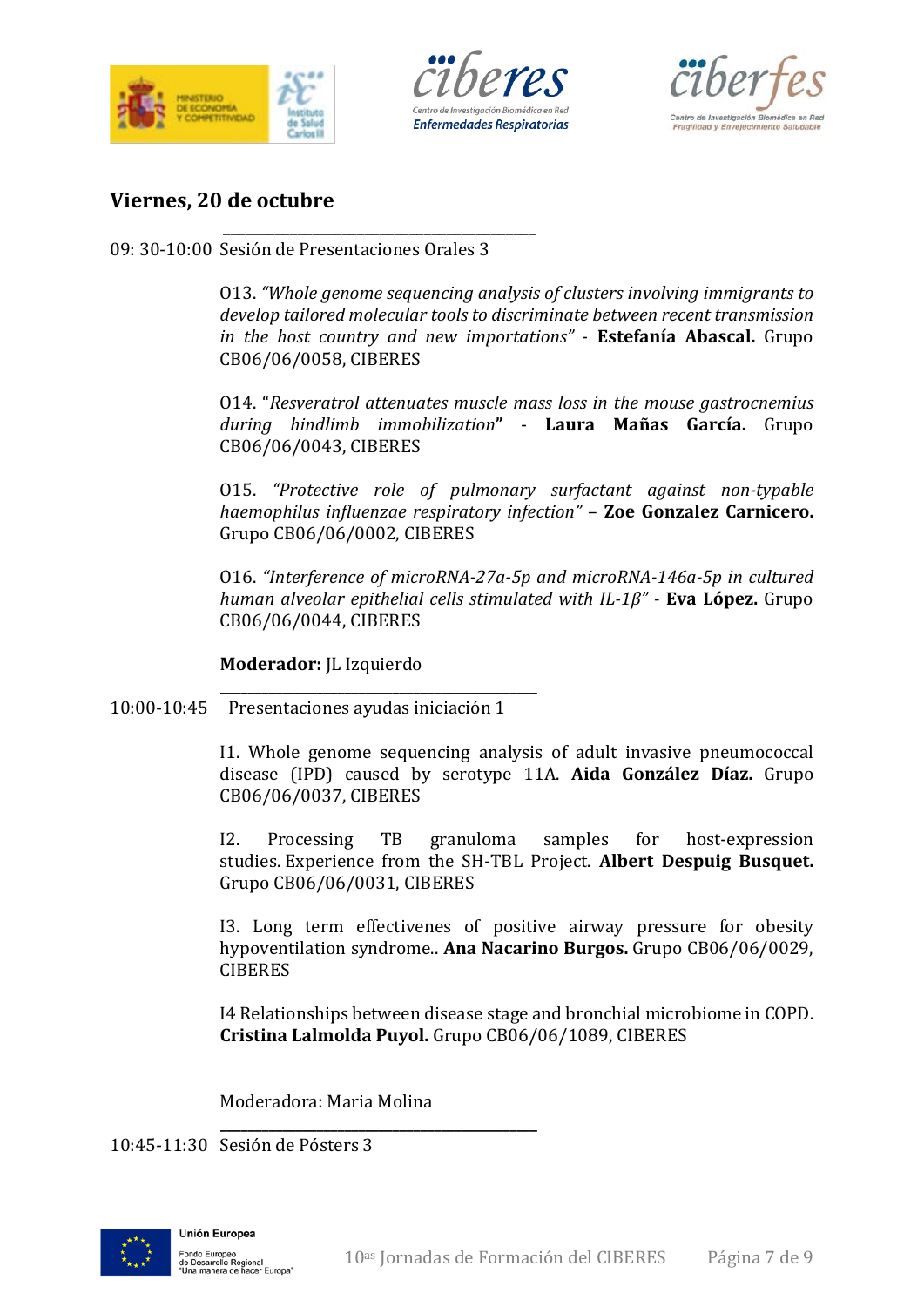





P38. Clinical implications of Streptococcus pneumoniae identification based only on the optochin susceptibility test. **María Ercibengoa Arana.** Grupo CB06/06/0056, CIBERES

P39. Human infection of Nocardia rhamnosiphila, a typical bacterium of the rooibos tea plant´s soil. **María Ercibengoa Arana.** Grupo CB06/06/0056, CIBERES

P40. Echocardiographic changes with noninvasive ventilation and CPAP in Obesity Hipoventilation Syndrome. María Hidalgo **Sánchez.** Grupo CB06/06/0029, CIBERES

P41. Developing a new Drosophila melanogaster model to study the innate immune response against TB. **Marta Arch Sisquella.** Grupo against TB. Marta Arch Sisquella. Grupo CB06/06/0031, CIBERES

P42. Recurrent Klebsiella pneumoniae bacteraemia in adults: persistence and reinfection. **Meritxell Cubero González.** Grupo CB06/06/0037, **CIBERES** 

P43. Clusters of ineffective efforts during expiration during mechanical ventilation and the short-term cognitive status of the ICU survivors. **Sol Fernandez-Gonzalo y Marc Turon Viñas.** Grupo CB06/06/1097, CIBERES

P44. Effects of nebulized antithrombin and heparin for the treatment of acute lung injury in Rats. **Neus Tantinyà Pujol.** Grupo CB06/06/1097, **CIBERES** 

P45. Differential bone marrow network response in patients with COPD. **Núria Toledo-Pons.** Grupo CB06/06/0021, CIBERES

P46. Virtual Sleep Unit: insights. **Onintza Garmendia Sorrondegui.** Grupo CB06/06/0025, CIBERES

P47. FAK hyperactivation in myofibroblasts: contributions to Idiophatic Pulmonary Fibrosis (IPF). **Paula Duch Gili.** Grupo CB06/06/0026, CIBERES

**Moderadores:** C.Broceño, M.Molina, JL Izquierdo, G. Peces-Barba

11:30-12:00 Pausa-Café

12:00-12:45 Presentaciones ayudas iniciación 2

**\_\_\_\_\_\_\_\_\_\_\_\_\_\_\_\_\_\_\_\_\_\_\_\_\_\_\_\_\_\_\_\_\_\_\_\_\_\_\_\_\_\_\_\_\_\_**

**\_\_\_\_\_\_\_\_\_\_\_\_\_\_\_\_\_\_\_\_\_\_\_\_\_\_\_\_\_\_\_\_\_\_\_\_\_\_\_\_\_\_\_\_\_\_**